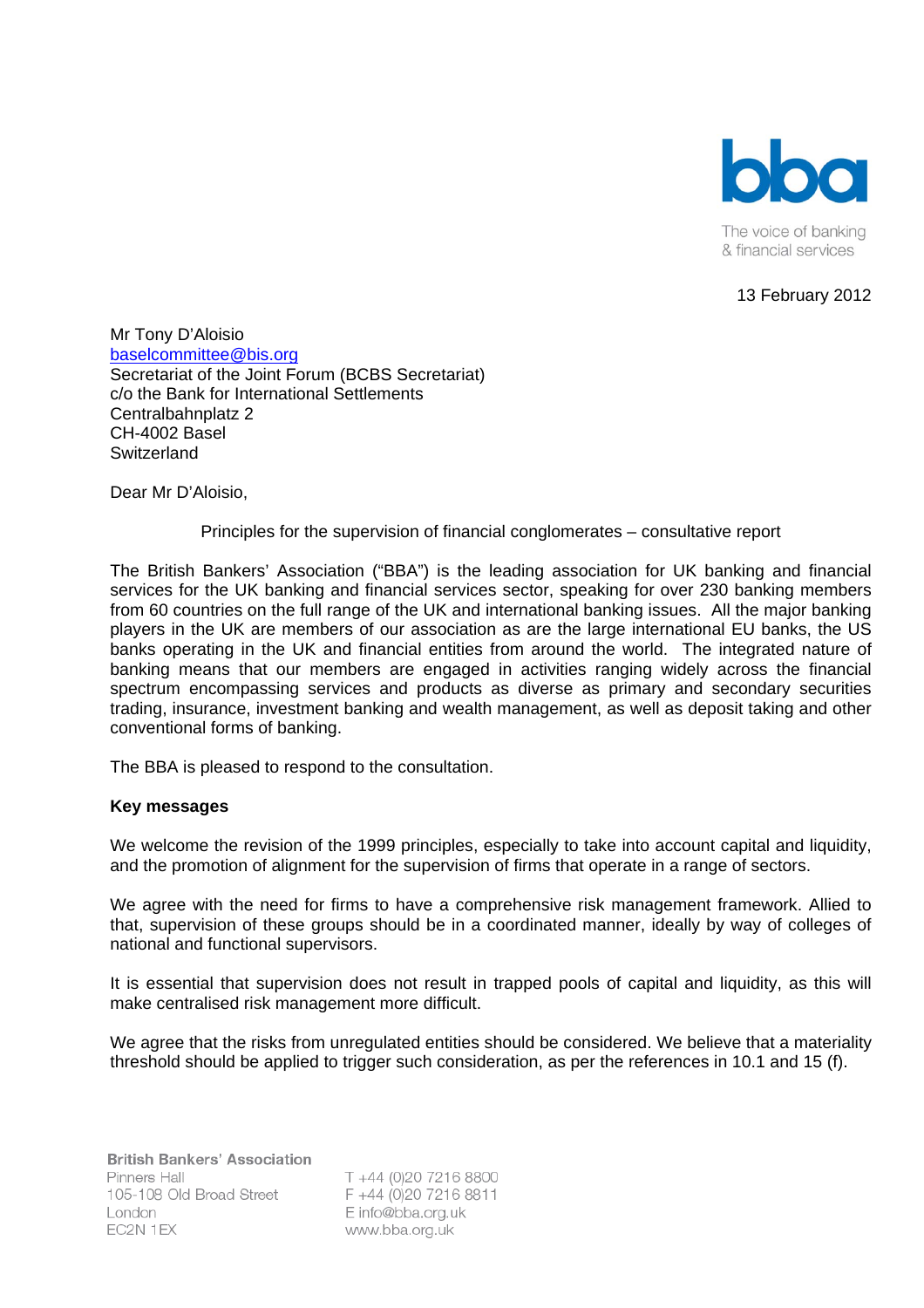This work should have regard to the forthcoming proposals from the Financial Stability Board (FSB) on systemically important banks/financial institutions and shadow banking, and Basel Committee on large exposures and operational risk, the European Union (EU) on corporate governance and regulatory reporting, and the EU's current draft Crisis Management Directive.

#### **Conclusion**

The annexe to our letter contains our formal response to the consultation, and further specific observations and questions arising from the proposals.

We hope that you will find our comment useful. Please contact me by way of e-mail ([irving.henry@bba.org.uk\)](mailto:irving.henry@bba.org.uk) or telephone on (00 44) 20 7216 8862 should you require further information.

Yours sincerely,

Irving Henry Director, Prudential Capital and Risk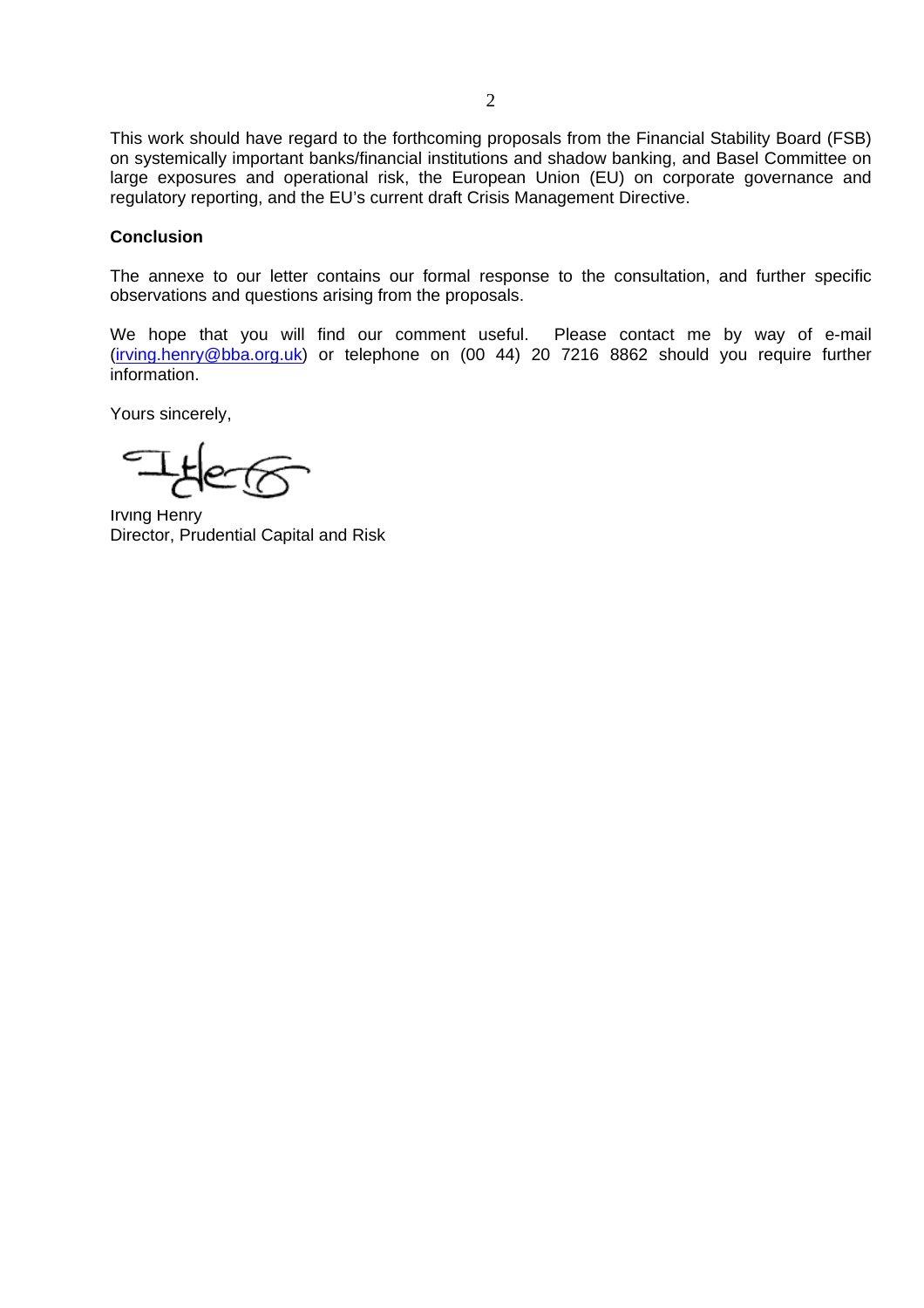#### Annex

# Colleges of supervisors

The BBA is a strong supporter of the use of colleges of supervisors and welcomes that fact that they have been put at the centre of proposals to enhance the regulation and supervision of cross-border banks and financial institutions by the G20. It is clearly right that guidelines such as these for the operation of colleges are developed at the global level. However, many of our members are subject to both 'global' colleges and regional variants, most notably in the European Union. We believe that it is in the interests of both financial institutions and their supervisors that these arrangements fit together as seamlessly as possible with the minimum of overlap.

The principles rightly, in our view, stress the need for college arrangements to be flexible and to reflect the fact that no two groups are the same. To us, however, this also means that there is an important role for the Basel Committee or FSB to play in identifying and promulgating examples of best practice. Colleges do not need to operate in the same way, but when individual colleges are particularly successful it is important that the reasons for this are understood and others have the opportunity to replicate the formula if desired.

## Collaboration

Groupings of supervisors should promote collaborative work between members, as appropriate, to improve the effectiveness of the oversight of international financial groups. Collaboration should be based on agreement between supervisors and should recognise national legal constraints.

We believe that such groupings should first and foremost focus on coordinating and planning supervisory activities, but there should be a presumption that this should lead to the group's members, under the auspices of the home supervisor, undertaking joint activities. We also believe that risk assessment, stress testing and model validation are all areas where joint work is important. To this, we would add the coordination of requests for information and the alignment of common reporting formats, requirements and deadlines. There is also a strong case for the submission of ICAAP reports being synchronised and their content aligned.

# Interaction with the financial institution

Interaction between the members of the regulatory group and the financial group should complement the interaction that individual supervisors (both home and host) have with the specific entity they supervise.

Whilst communication between the group of supervisors and senior management must not replace existing dialogues between the firm and local supervisors, we believe it is essential to making the group process work effectively. We also believe that the home supervisor should take responsibility for communication with the group and for coordinating requests for information. We also believe that if host supervisors are unable to obtain relevant information from local management they should address requests for group level information to the home supervisor.

#### Crisis management

The group of regulators should be viewed as distinct, but complementary to crisis management arrangements, not least as crisis management involves the participation of a broader range of authorities. That being said, it is right that the infrastructure for the group of regulators should be used to facilitate the work of the crisis management group.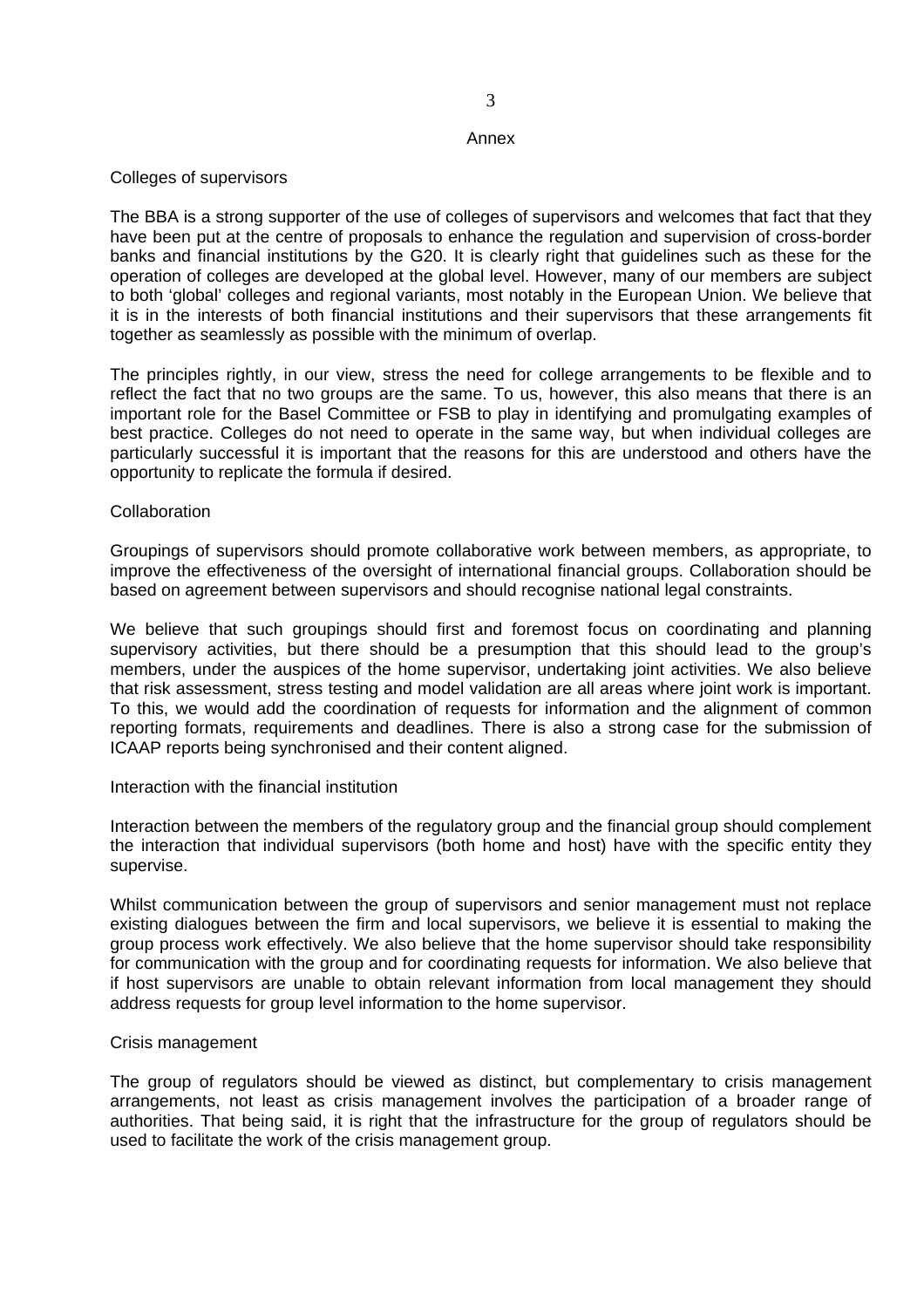#### Macro-prudential supervision

Although macro-prudential regulation is still under development, we believe that macro-prudential work should be an important task of the group of regulators. The consolidated group level is the most obvious location to communicate and coordinate national measures designed to identify market-wide and firm specific vulnerabilities.

# Principle 2: Cooperation and exchange of information

We believe that the willingness of supervisors to share information within the group is one of the key factors in determining the group's success. Nevertheless, our members place the highest priority on the confidentiality of their data being preserved and therefore wish to see appropriate safeguards utilised. Whilst confidentiality agreements can go some way towards this, some data is so sensitive that we believe it would be inappropriate for it to be shared, for example, outside the core group. To help safeguard information security we would expect regulators and supervisors to apply best practice information risk management principles and processes around information which they receive via the group.

Principles 5 and 6: Group-level supervisor, supervisory cooperation, coordination and information exchange

We welcome the flexibility implied by this principle. It can only be right that the different supervisory group structures should be used to reflect the different supervisory requirements of different groups. We believe that the home supervisor should take overall responsibility for designing the supervisory arrangements which properly reflect the nature, scale and complexity of the financial group. This should be done in consultation with host supervisors and the group's management. We favour the use of different structures where this is appropriate, believing the use of dual and core structures can promote efficiency and effectiveness. It does, however, underline the importance of the home supervisor ensuring that effective cooperation and coordination measures are in place. We believe that the home supervisor should be responsible for the governance of the group and for coordinating its work programme.

It is important that the home supervisor acts as a central point of contact for any matter related to the organisation and agree with the list of common functions identified which the home supervisor should ensure are performed.

We believe that supervisors attending the group need to be of sufficient seniority to facilitate the efficient and effective functioning of the group.

Communication channels within a group of supervisors should ensure the efficiency, ease of use, integrity and confidentiality of information exchange. The home supervisor should make sound communication channels available to the group and host supervisors should use them appropriately and continuously.

We believe that the home supervisor should take steps to develop secure communication channels to facilitate the work of the group.

#### Principles 15 – 19: Capital management

We agree that capital should match risks, but not think that being a financial conglomerate should per se trigger additional measures. Some, but not all, conglomerates will be in the scope of the FSB's systemically important bank/financial institution framework.